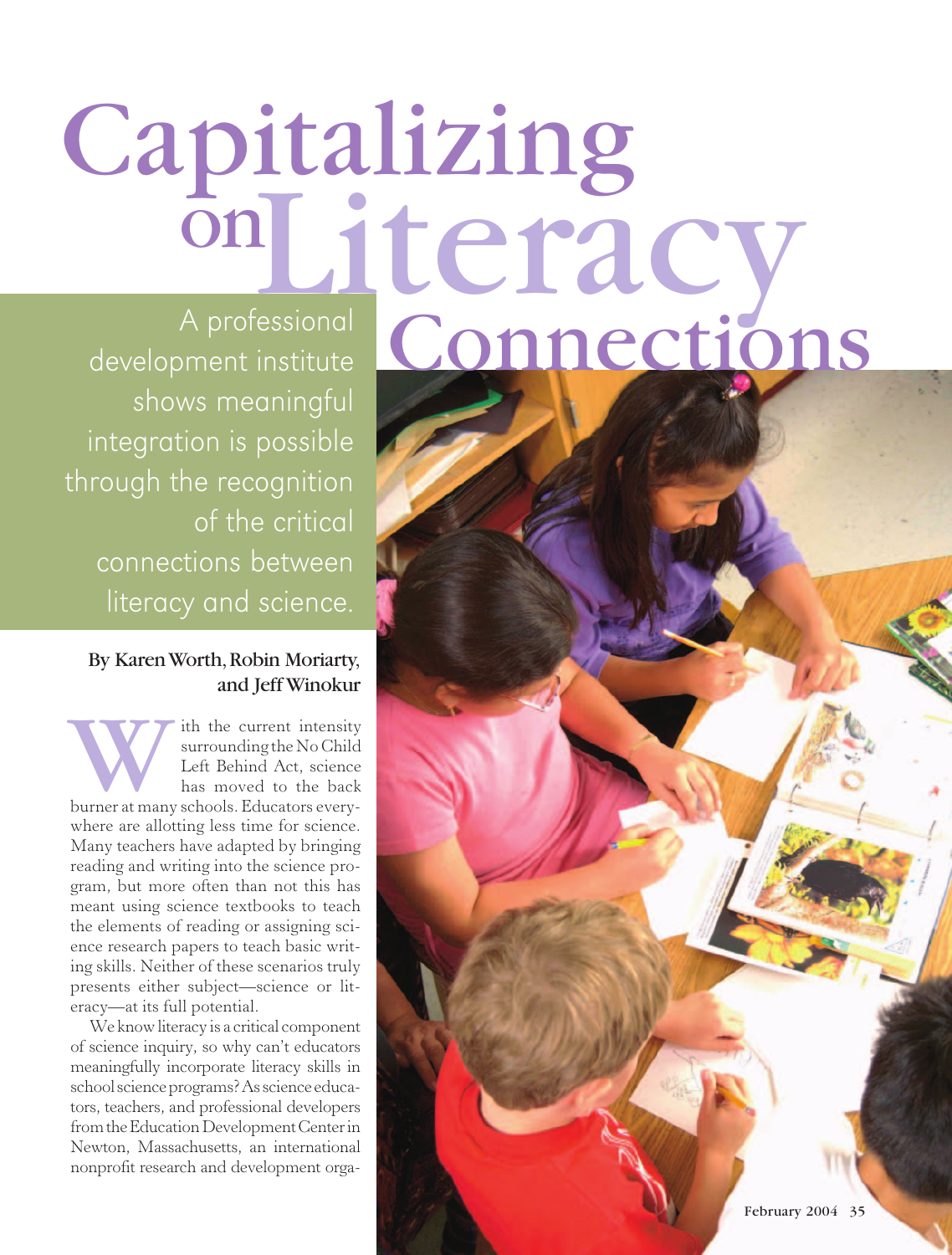nization focused on education and human services, we say you can. In this article, we discuss our thoughts on the critical relationship between science and literacy and describe a framework we developed for a professional development institute to help elementary teachers effectively and meaningfully integrate these subjects.

# Meaningful Connections

To make meaningful connections between science and literacy, it's important to first recognize the role of language in science. Reading, writing, and oral discourse**—**important literacy skills**—**are critical to science inquiry. Consider these obvious skill overlaps:

- Scientists read related literature before they embark on investigations of interesting phenomena. *What experiments have been done before? What do we already know? How do we know it? What were the scientists' questions?*
- Scientists write continuously. They document every step of their thinking and doing. Experiments are recorded in minute detail so others can try them. Results are interpreted and conclusions set on paper.
- And, when enough work has been done, scientists present their ideas, backed by evidence, for others to read and critique.

Connections between science and literacy are also apparent when reviewing the educational standards for both science and English/language arts. In science, both the *Benchmarks for Science Literacy* (AAAS 1993) and the *National Science Education Standards (NSES)* (NRC 1996) call for meaningful science education that demands more than acquisition of the scientific facts and skills. The *NSES* state: "Students in school science programs should develop the abilities associated with accurate and effective communication. These include writing and following procedures, expressing concepts, reviewing information, summarizing data, using language appropriately,. . . constructing a reasoned argument, and responding appropriately to critical comments" (p. 176).

At the same time, *Elementary School Practices* by the National Council of Teachers of English (NCTE 1993) offers strategies that suggest the value of pursuing literacy instruction in the science classroom. Specifically, the *Practices* encourages purposeful use of language and states: "Children learn best when they are working on meaningful projects and actively involved in experiments or explorations on a range of topics that interest them" (p. 3). The *Practices* also encourages interdisciplinary approaches to language arts instruction with arguments that echo the goals of the *NSES*. It states: "An interdisciplinary education which draws from the knowledge and processes of multiple disciplines should encourage students to become active learners equipped with the analytical, interpretive, and evaluative skills needed to solve real-life problems" (p. 2).

Through scientific inquiry, students have opportunities to use language in the context of solving meaningful problems and, as a result, engage in the kind of purposeful, communicative interactions that promote genuine language use (Truebal, Guthrie, and Au 1981). In addition to engaging in direct investigation of scientific phenomena, students make meaning by writing science, talking science, and reading science. At the root of deep understanding of science concepts and scientific processes is the ability to use language to form ideas, theorize, research, share and debate with others, and ultimately, communicate clearly to different audiences.

# Moving from Theory to Practice

While much has been said and written in support of integration, the real question is *What does it take to help schools move toward more of this integration?* The answer? Professional development!

Because many preservice and inservice programs spend a great deal of time on reading and writing, most elementary teachers have a strong background and good experience teaching literacy. Far fewer teachers have a background and experience in teaching inquirybased science, and still fewer have had opportunities to learn how to teach science through inquiry *with* a strong literacy component.

Teachers need professional development opportunities that provide the knowledge and skills necessary to engage students in meaningful science that involves rigorous data collection, research, and communication, all of which require the use of important literacy strategies.

This need was the impetus for the creation of our professional development institute. We developed the institute's framework around the premise that scientific and literacy processes develop simultaneously because science-process skills have literacy counterparts (Koballa and Bethe 1984).

For example, inquiry skills, including questioning; drawing from prior knowledge; designing investigations; collecting and recording data; analyzing and interpreting data; drawing conclusions from evidence; and communicating findings (NRC 1996) are very similar to literacy skills used when students make meaning from text and write themselves.

As students read and write, they determine importance, create mental images, synthesize, identify prior knowledge, ask questions, and infer. To read deeply, students must learn to spot key ideas as they read, distinguish the important from the interesting, and link new information to what they already know. To write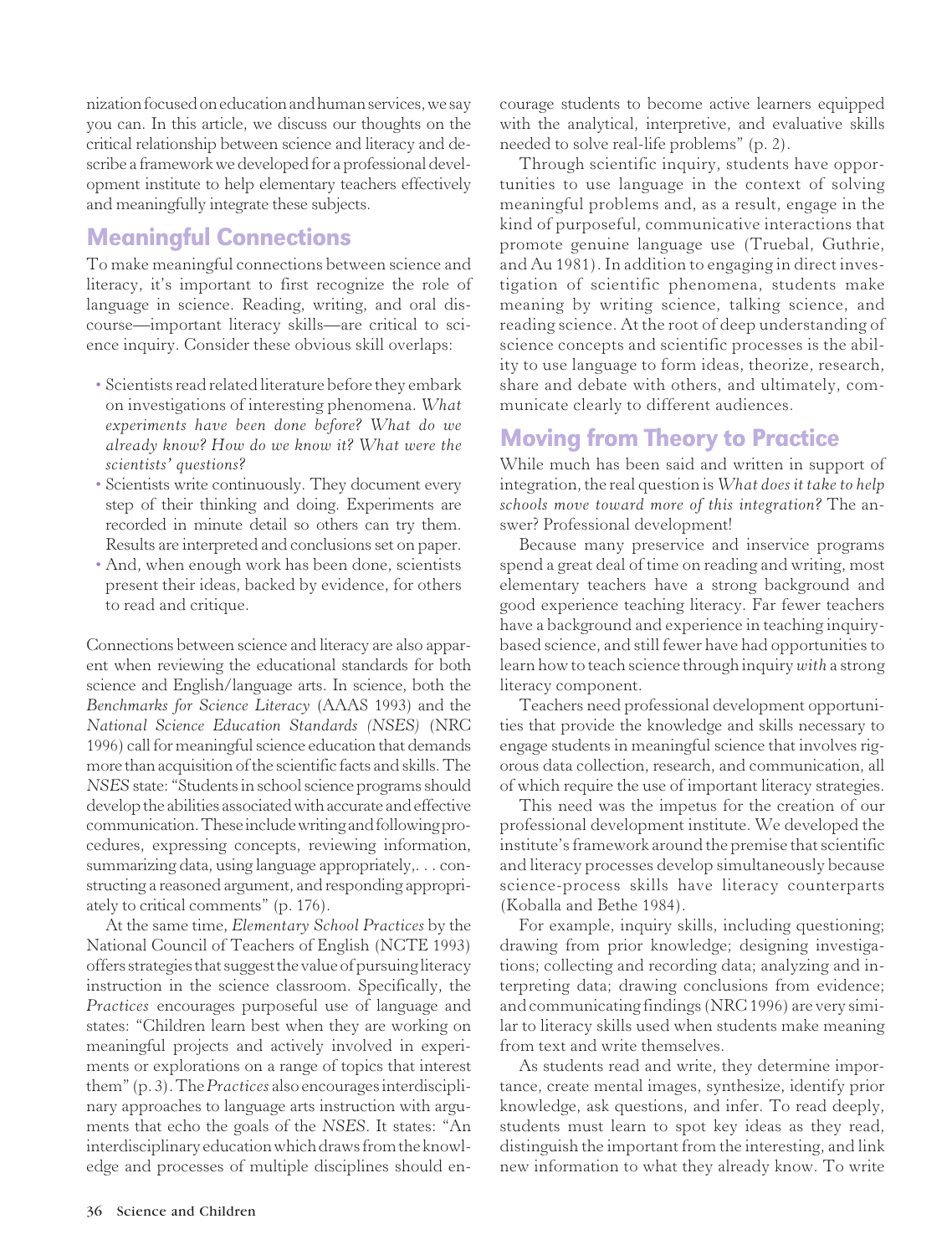well students must know the purpose of their writing; choose an audience; organize ideas; choose a genre; choose words and style to match the intended genre; determine structure, format, organization, and text features; and publish (Pearson et al. 1992).

We wanted teachers to recognize these similarities and to see for themselves the inherent links in science and literacy skills. What we came up with was a five-session professional development institute that first engages inservice teachers in inquiry science and then reiterates, in additional in-depth sessions, four literacy components that are inherent in science inquiry**—**Science Talks/Discussions; Science Notebooks; Formal Scientific Reports; and Reading Expository Text.

This article describes the design of the institute using the example of a study of

circuits, but it could easily be adapted to other science content areas.

# Session One:

#### Engagement in Inquiry

The first session of the institute focuses on engaging the participating teachers with the science, the inquiry process, and the use of language. In this session, teachers worked directly with batteries and bulbs and wires and motors to explore electric circuits.

The institute's facilitator began by engaging teachers in a discussion about what they already knew (or thought they knew) about electric circuits, modeling questions for probing learners about their thinking, such as *What are all the ways we use electricity in our daily lives? Where do you think electricity comes from? Has anyone ever wired a lamp or other electrical appliance? What do we know about how batteries provide electricity?* and *How do you think a light bulb works?* The facilitator also asked teachers to make drawings to help represent their thinking.

As they moved to the guided exploration with circuits, the teachers kept science notebooks in which to record observations, drawings, and descriptions of the various pathways that either complete a circuit or not.

Toward the end of the session, the teachers reported their findings and discussed their ideas as a group, using their notebook entries for evidence to support their conclusions about circuits. The facilitators videotaped this discussion for use in the institute's later sessions.

The session closed with a careful summary of all of the ways in which language was used in guided inquiry into electric circuits, including discussion before, during, and after experiences; keeping notes in notebooks; reading back from notebooks; presenting ideas; and listening to the ideas of others.

Teachers were given a homework assignment to write a brief but formal report of their inquiry using the data from their notebooks as well as what they learned from the discussion.

With personal experiences with the materials as a foundation, the institute next moved to deeper consideration of four specific uses of literacy to support student understanding of key concepts about circuits. A literacy specialist joined the group to ensure the integrity of both science and literacy**—**and authentic connections between the two**—**were maintained. Samples of children's work were collected from the classrooms of teachers engaged in a study of circuits to use in sessions three and four.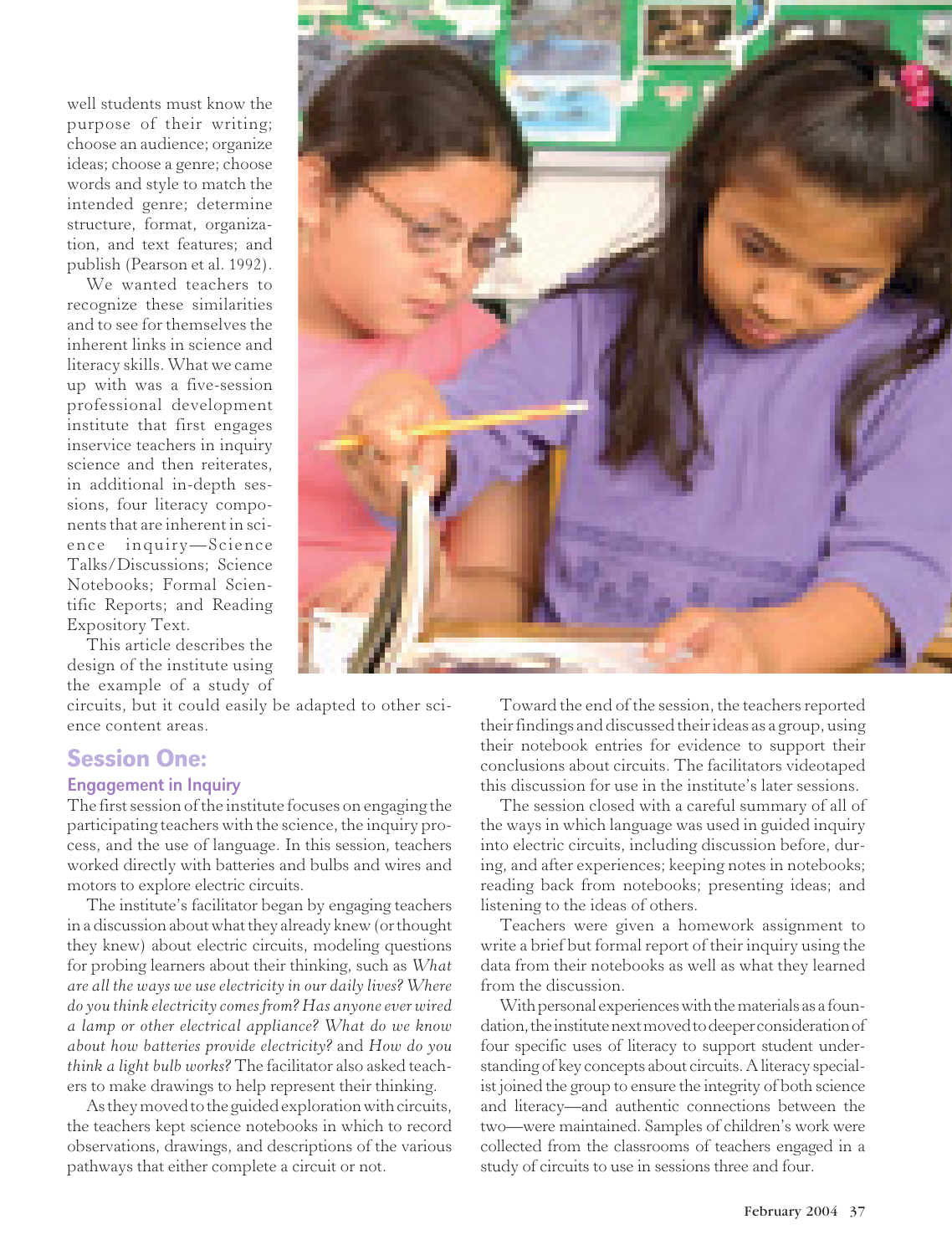# Session Two:

## Science Talks/Discussions

One critical component of inquiry-based science is the discussion that supports students in developing meaning from their direct experiences. Oral language is also a critical foundation for literacy. As students discuss their ideas they are learning to listen to others; interpret the meaning of their words; and use detailed, meaningful, and clear language to express their own ideas.

In many classrooms, discussions are either left out for lack of time or are a simple sharing of ideas with no significant dialogue among students and little development of individual and collective knowledge. In this session, we introduced an alternative way to discuss ideas known as *accountable talk*. "Accountable talk is not empty chatter; it seriously responds to and further develops what others in the group say. Students introduce and ask for knowledge that is accurate and relevant to the text under discussion. They use evidence from the text in ways that are appropriate and follow established norms of good reasoning" (New Standards Primary Literacy Committee, 1999, p. 24).

To begin, teachers viewed the videotape of their classroom discussion about electric circuits. They discussed both the role of the teacher in guiding the discussion and the nature of the dialogue.

In this discussion, the institute facilitators emphasized the importance of large-group discussions for student meaning-making and the use of effective instructional strategies. They focused on key discourse strategies students needed to learn, such as modeling appropriate forms of discussion by thinking aloud, establishing a single focus of talk, and guiding students in interpreting one another's statements and ideas.

During this session, the facilitators also highlighted how important it is for teachers to have at least a basic understanding of the science content in order to challenge children to think deeply.

# Session Three:

## Science Notebooks

Notebooks modeled after the notebooks of practicing scientists are becoming more and more common in inquiry-based science classrooms, but teachers need guidance in how to make them effective learning tools. The third session provided teachers with instructional strategies on using notebooks, including modeling and how to give critical feedback on the notebooks.

Teachers reviewed the notebooks created in the first session and examined examples of student notebooks that the facilitators provided. The facilitators identified important components included in a science notebook, such as date and time of the work, a clear statement of purpose, detailed procedures, conclusions, and thoughts.

They discussed some of the issues of classroom use of notebooks, such as the importance of having students use prior entries in their notebooks to review data and the role of teacher modeling and commentary in helping students learn how to keep good science notebooks.

In addition, the facilitators provided practical guidelines for using notebooks with children, including suggesting possible formats and assessment rubrics.

The session also addressed some critical skills and strategies students need to know to create and use notebooks effectively, such as note taking, accurate description, procedural writing, and appropriate use of graphs and charts.

## Session Four:

Formal Scientific Reports**—**Writing Expository Text Much of the formal writing students currently do in science programs is in the form of factual research reports using secondary resources. Too often students simply find information in books or on the Web and edit it, without thoughtful analysis, to fit the specific requirements set by the teacher. For example, students are often asked to "find four facts about tigers."

The purpose of the fourth session is to have students find information, interpret it, and synthesize it for the audience for which they are writing (Yore et al. 1997). The first half of this session focused on how to include formal report writing based on primary evidence students have gathered themselves (from their notebooks) and/or secondary resources in inquiry-based science programs.

Teachers first shared and discussed the reports they wrote after session one, then turned to an examination of examples of student work. The institute facilitators suggested specific strategies for guiding students in writing reports, such as clarifying the research question, taking notes, identifying key issues, and organizing data.

In addition, the facilitators made explicit the literacy strategies that support formal report writing, such as identifying audience and purpose, establishing voice, using appropriate content-specific language, writing concisely, and creating an appropriate organization and structure.

# Session Five:

#### Expository Text**—**Reading Informational Text

The use of nonfiction books in the science classroom is growing, but there is still some evidence to suggest that teachers are much more likely to use narrative fiction books even in science (Donovan and Smolkin 2001). There are also many new science, nonfiction trade books emerging that reflect a textbook, fact-based style that demands little thought from the reader and provides no modeling of effective scientific communication.